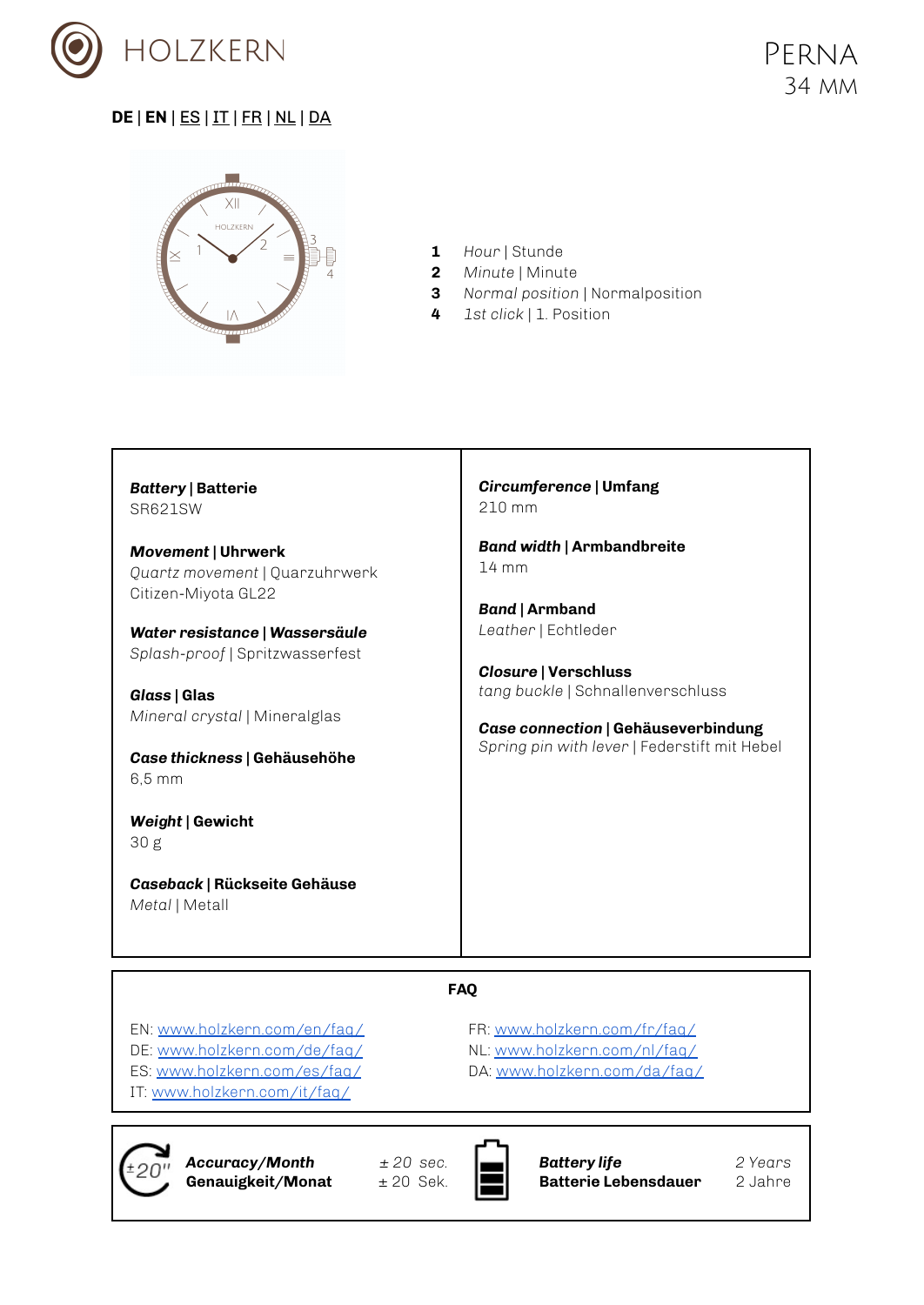



- **1** *Hour* | Stunde
- **2** *Minute* | Minute
- **3** *Normal position* | Normalposition
- **4** *1st click* | 1. Position

#### *Setting the time*

*You can adjust the time by turning the crown in position one.*

#### **Uhrzeit einstellen**

Du kannst an der herausgezogenen Krone durch Drehen die korrekte Uhrzeit einstellen.

*Accuracy/Month ± 20 sec.* Genauigkeit/Monat



*Battery life 2 Years* **Batterie Lebensdauer**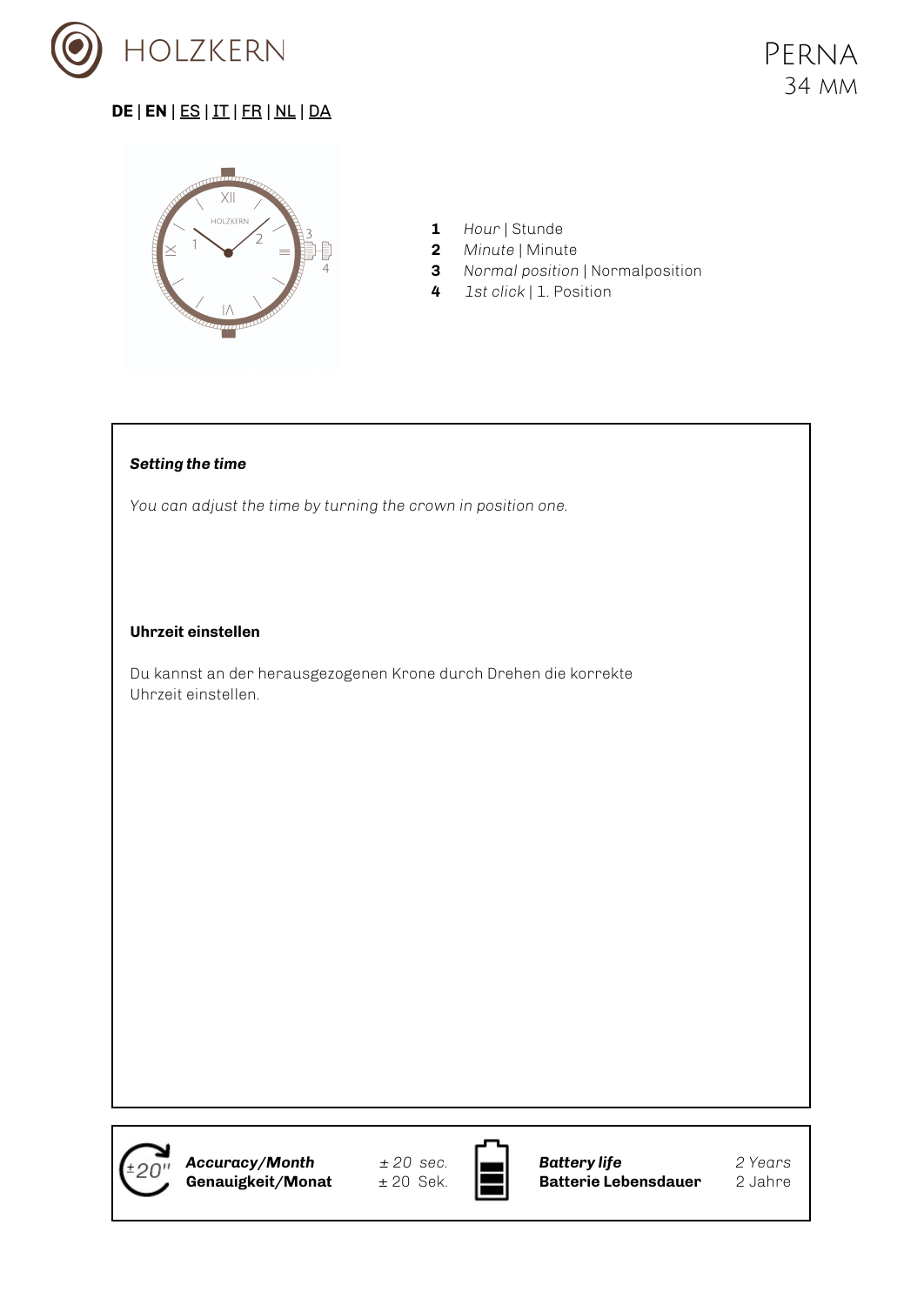

<span id="page-2-0"></span>

- **1** *Hora* | Ore
- **2** *Minuto* | Minuti
- **3** *Posición normal* | Azzeramento
- **4** *Posición 1* | Posizione 1

| Batería   Batteria<br>SR621SW                                                  | Circunferencia   Circonferenza<br>210 mm                                          |  |
|--------------------------------------------------------------------------------|-----------------------------------------------------------------------------------|--|
| <b>Movimiento   Movimento</b><br>Movimiento de Cuarzo   Movimento al<br>quarzo | Longitud de la correa   Larghezza cinturino<br>$14 \, \text{mm}$                  |  |
| Citizen-Miyota GL22<br>Resistencia al agua   Resistenza all'acqua              | Correa   Cinturino<br>Piel   Pelle                                                |  |
| Resistente a salpicaduras   Resistente agli<br>spruzzi                         | Cierre   Chiusura<br>Cierre hebilla   Chiusura a fibbia                           |  |
| Cristal   Vetro<br>Cristal mineral   Vetro minerale                            | Conexiones de la caja   Alette Pasador de<br>resorte con palanca   Perno con leva |  |
| Grosor de la caja   Spessore della cassa<br>$6.5 \text{ mm}$                   |                                                                                   |  |
| Peso   Peso                                                                    |                                                                                   |  |
| 30g                                                                            |                                                                                   |  |
| Parte trasera de la caja   Fondello<br>Metal   Metallo                         |                                                                                   |  |
| <b>FAO</b>                                                                     |                                                                                   |  |

EN: [www.holzkern.com/en/faq/](https://www.holzkern.com/en/faq/) DE: [www.holzkern.com/de/faq/](https://www.holzkern.com/faq/) ES: [www.holzkern.com/es/faq/](https://www.holzkern.com/es/faq/) IT: [www.holzkern.com/it/faq/](https://www.holzkern.com/it/faq/)

FR: [www.holzkern.com/fr/faq/](http://www.holzkern.com/fr/faq/) NL: [www.holzkern.com/nl/faq/](http://www.holzkern.com/nl/faq/) DA: [www.holzkern.com/da/faq/](http://www.holzkern.com/da/faq/)



*Precisión/Mes ± 20 sec.* **Perdita di secondi mensili**



*Duración de la batería 2 Años* **Autonomia della batteria** 2 Anni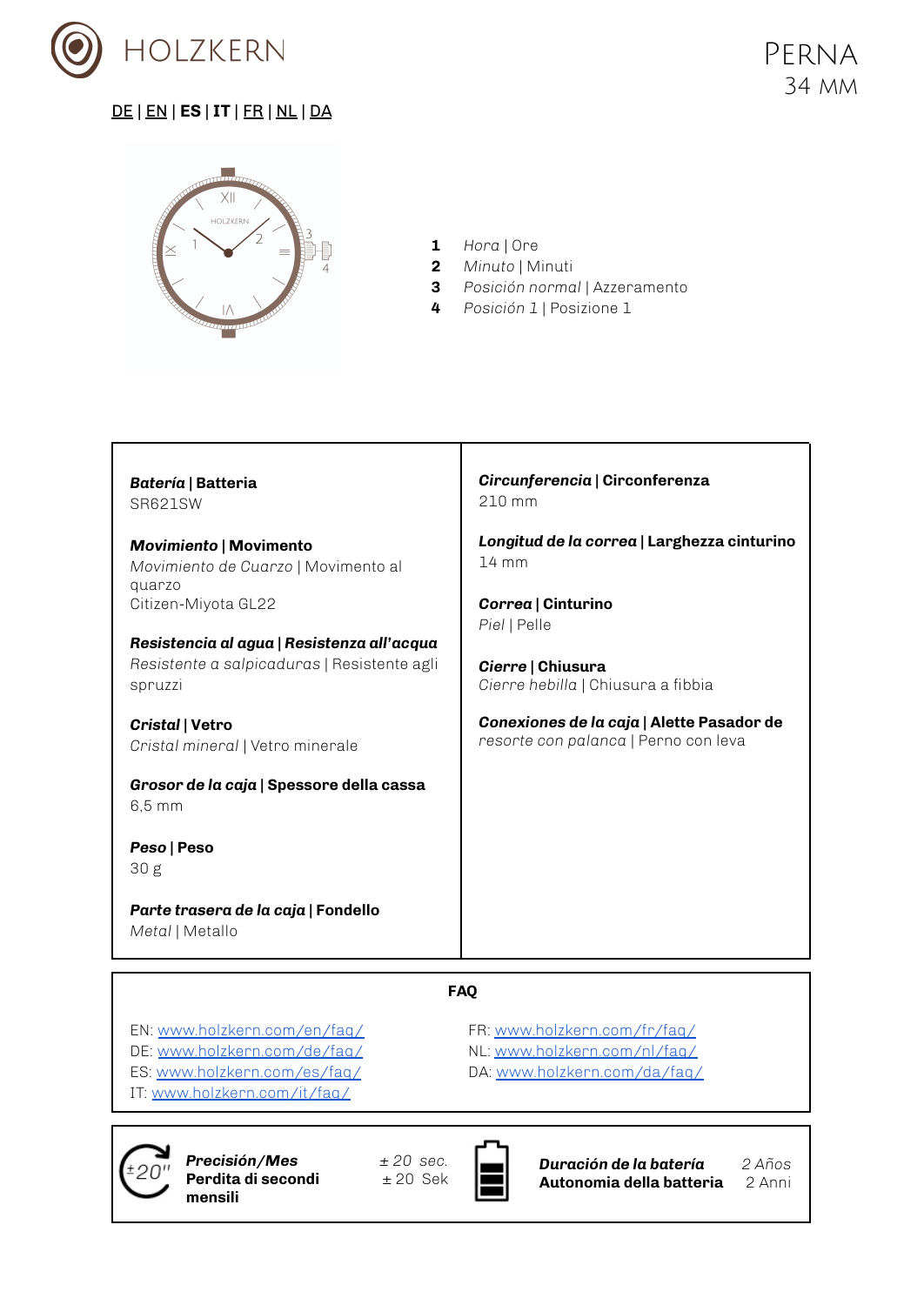



- **1** *Hora* | Ore
- **2** *Minuto* | Minuti
- **3** *Posición normal* | Azzeramento
- **4** *Posición 1* | Posizione 1

#### *Ajuste de la hora*

*Puedes configurar la hora girando la corona a la posición 1.*

#### **Impostare l'ora**

È possibile regolare l'ora ruotando la corona nella posizione 1

*Precisión/Mes ± 20 sec.* **Perdita di secondi mensili**



*Duración de la batería 2 Años* **Autonomia della batteria** 2 Anni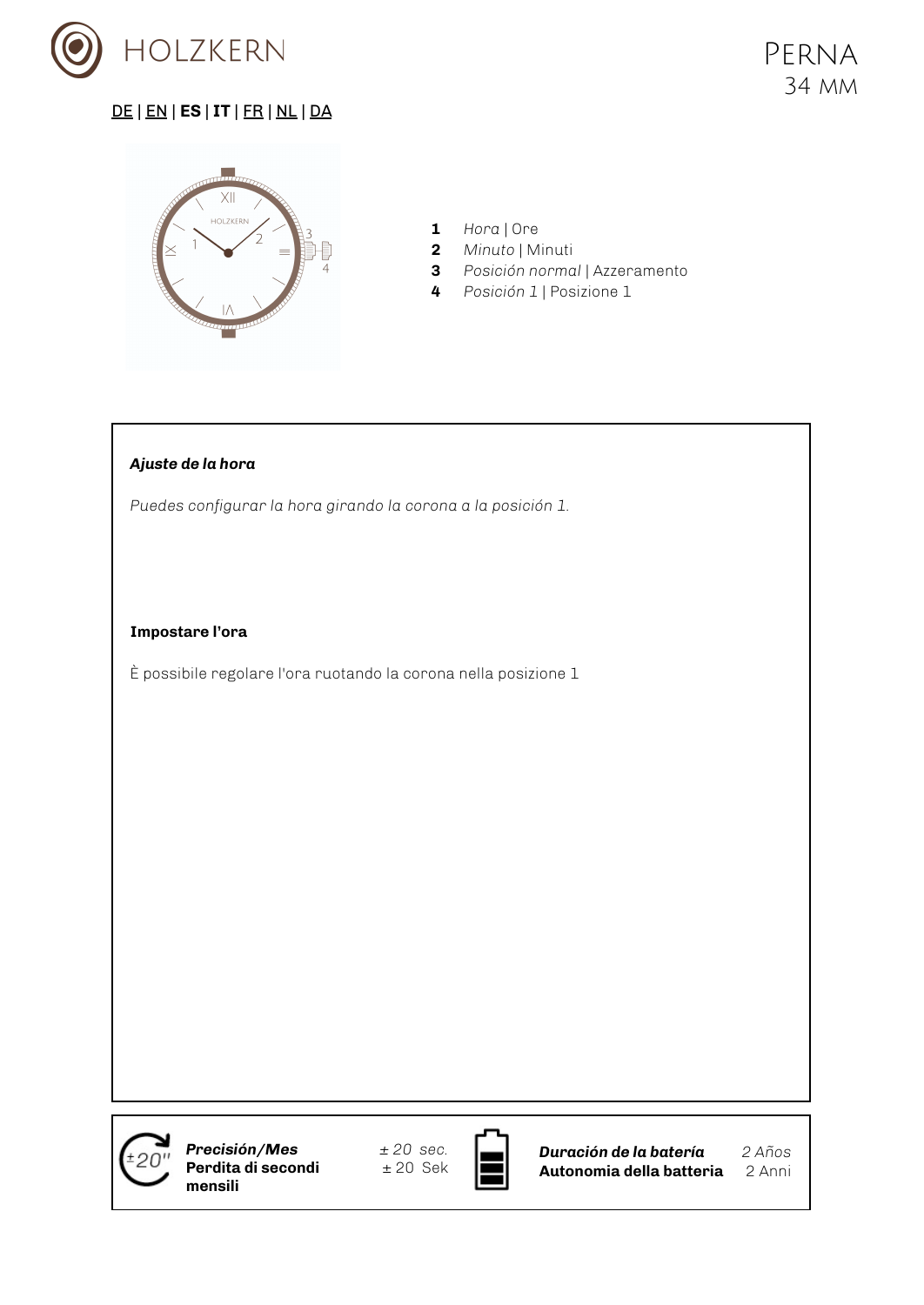

<span id="page-4-0"></span>

- **1** *Heure* | Uur
- **2** *Minute* | Minuut
- **3** *Position normale* | Standaard positie
- **4** *Position 1* | Positie 1

| Batterie   Batterij<br>SR621SW                                                           | Circonférence   Omvang<br>$210 \text{ mm}$                                  |
|------------------------------------------------------------------------------------------|-----------------------------------------------------------------------------|
| <b>Mouvement   Uurwerk</b><br>Mouvement à quartz   Quartz-uurwerk<br>Citizen-Miyota GL22 | Largeur du bracelet   Bandbreedte<br>$14 \text{ mm}$                        |
| Étanchéité   Waterdicht<br>Résistant aux éclaboussures  <br>Spatwaterdicht               | <b>Bracelet   Horlogeband</b><br>Cuir   Leer<br><b>Fermeture   Sluiting</b> |
| Verre   Glas<br>Verre minéral   Mineraalglas                                             | Boucle ardillon   Gespsluiting<br><b>Attaches   Kastbevestiging</b>         |
| Épaisseur du boîtier   Kastdikte<br>$6.5 \text{ mm}$                                     | Fermoir à levier   Veerpin met hefboom                                      |
| Poids   Gewicht<br>30g                                                                   |                                                                             |
| Verso du boitier   Achterkant van de kast<br>Métal   Metaal                              |                                                                             |

T

#### **FAQ**

EN: [www.holzkern.com/en/faq/](https://www.holzkern.com/en/faq/) DE: [www.holzkern.com/de/faq/](https://www.holzkern.com/faq/) ES: [www.holzkern.com/es/faq/](https://www.holzkern.com/es/faq/) IT: [www.holzkern.com/it/faq/](https://www.holzkern.com/it/faq/)

FR: [www.holzkern.com/fr/faq/](http://www.holzkern.com/fr/faq/) NL: [www.holzkern.com/nl/faq/](http://www.holzkern.com/nl/faq/) DA: [www.holzkern.com/da/faq/](http://www.holzkern.com/da/faq/)



*Précision / Mois ± 20 sec.* **Nauwkeurigheid/Maand** ± 20 Sek.



*Durée de vie de la batterie 2 Années* **Levensduur batterij** 2 Jaren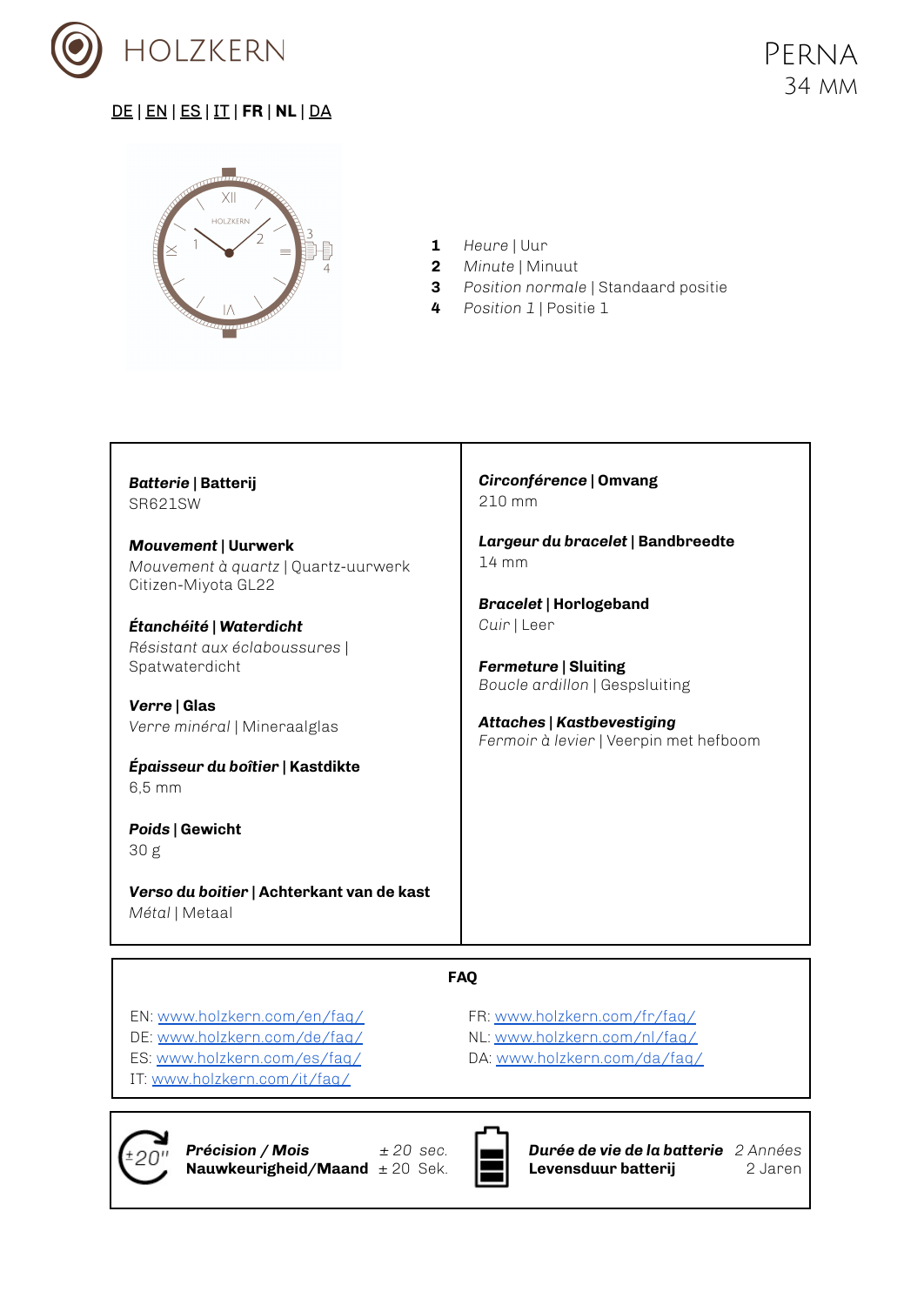



- **1** *Heure* | Uur
- **2** *Minute* | Minuut
- **3** *Position normale* | Standaard positie
- **4** *Position 1* | Positie 1

#### *Réglage de l'heure*

*Il est possible de régler l'heure en tournant la couronne en position 1.*

#### **Tijd instellen**

Je kan de tijd instellen door de kroon naar positie 1. te trekken.



*Précision / Mois ± 20 sec.* **Nauwkeurigheid/Maand** ± 20 Sek.



*Durée de vie de la batterie 2 Années* **Levensduur batterij** 2 Jaren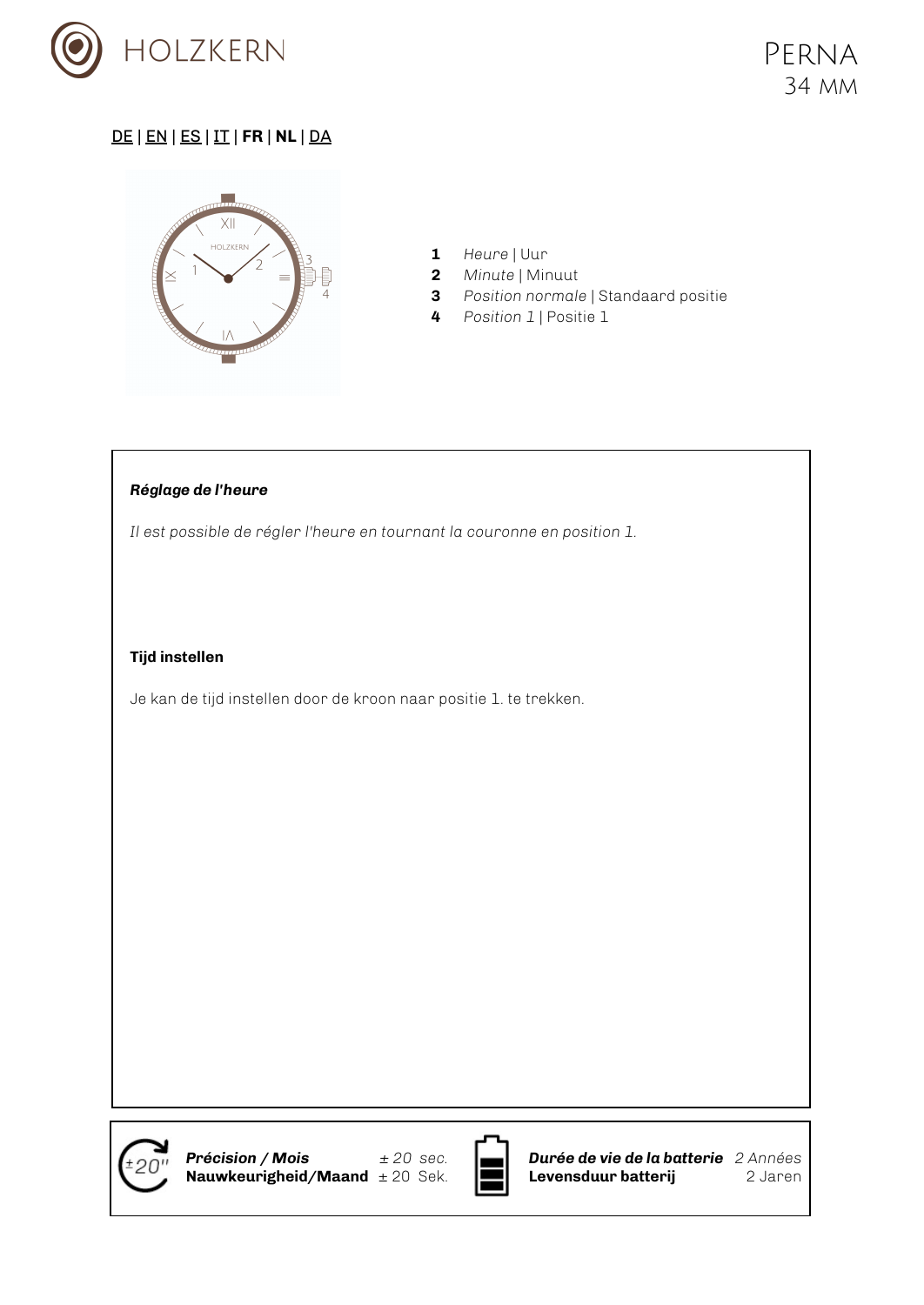

 $±20"$ 

# <span id="page-6-0"></span>DE | [EN](#page-0-0) | [ES](#page-2-0) | IT | [FR](#page-4-0) | NL | **[DA](#page-6-0)**



- **1** Time
- **2** Minut
- **3** Normal position
- **4** 1-position

| <b>Batteri</b>                                                                                                                                                                     | <b>Omkreds</b>                                                                                                                          |  |
|------------------------------------------------------------------------------------------------------------------------------------------------------------------------------------|-----------------------------------------------------------------------------------------------------------------------------------------|--|
| SR621SW                                                                                                                                                                            | 210 mm                                                                                                                                  |  |
| Urværk<br>Kvartsurværk<br>Citizen-Miyota GL22<br>Vandtæt<br>Stænktæt<br>Glas<br>Mineralglas<br>Urkasse højde<br>$6,5 \, \text{mm}$<br>Vægt<br>30g<br>Bagsiden af urkassen<br>Metal | Armbåndsbredde<br>$14 \, \text{mm}$<br><b>Rem</b><br>Læder<br>Lås<br>Spænde lukning<br>Forbindelse til urkasse<br>Fjederben med håndtag |  |
| <b>FAQ</b>                                                                                                                                                                         |                                                                                                                                         |  |
| EN: www.holzkern.com/en/faq/                                                                                                                                                       | FR: www.holzkern.com/fr/faq/                                                                                                            |  |
| DE: www.holzkern.com/de/faq/                                                                                                                                                       | NL: www.holzkern.com/nl/faq/                                                                                                            |  |
| ES: www.holzkern.com/es/faq/<br>IT: www.holzkern.com/it/faq/                                                                                                                       | DA: www.holzkern.com/da/faq/                                                                                                            |  |
|                                                                                                                                                                                    |                                                                                                                                         |  |
|                                                                                                                                                                                    |                                                                                                                                         |  |

*Nøjagtighed/Måned*  $\pm 20$  sec. **Batteri liv 2** År